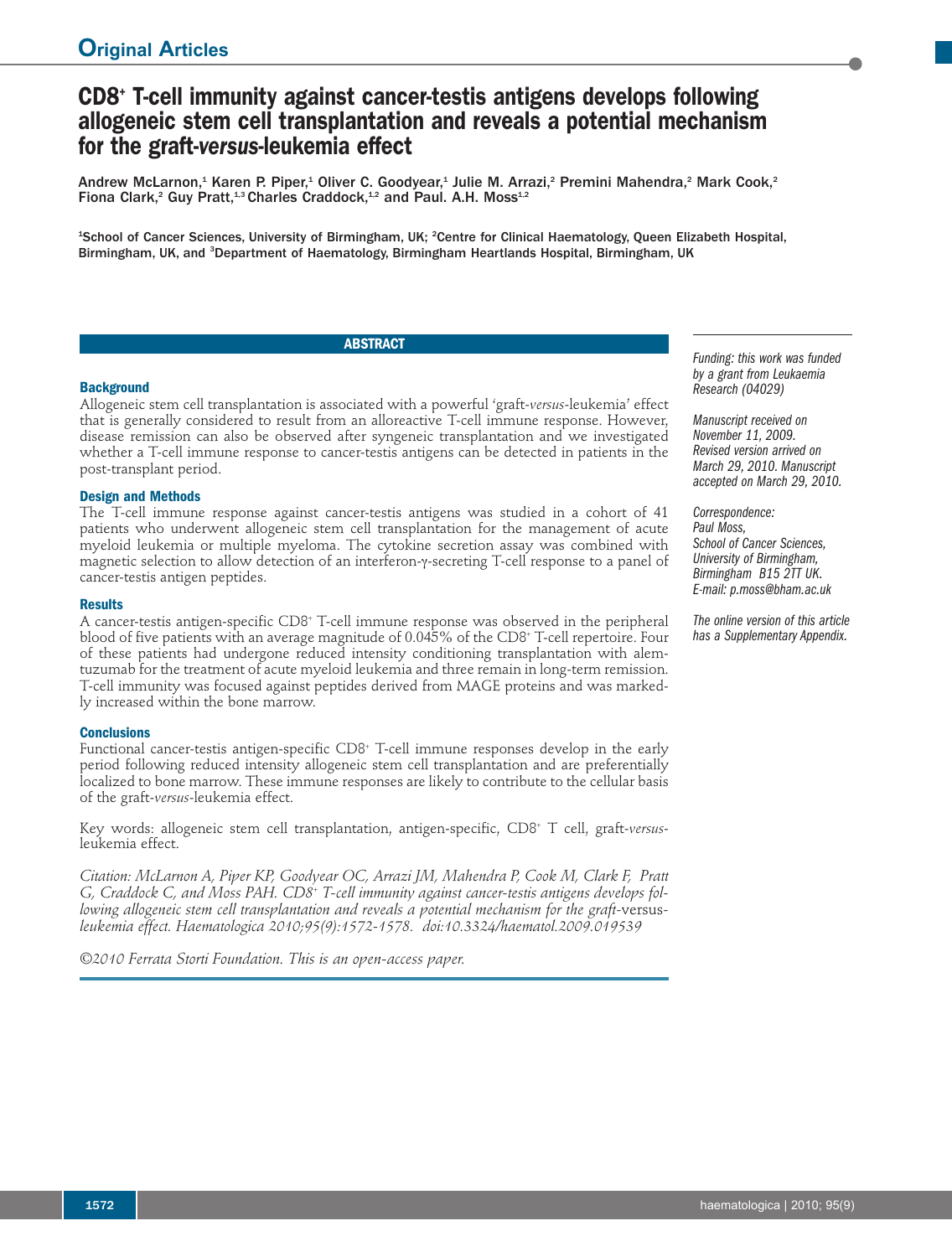#### **Introduction**

Allogeneic stem cell transplantation is used widely in the management of hematologic malignancies but the frequency of disease relapse remains a major challenge. The 'graft-*versus*-leukemia' (GvL) effect of allogeneic transplantation results from the recognition of host tumor cells by the donor immune system<sup>14</sup> and an improved understanding of the cellular targets of this response would facilitate the development of novel immunotherapeutic approaches.

The magnitude of the GvL effect is related to the degree of histoincompatibility between the donor and recipient and this has focused interest on minor histocompatibility antigens as the predominant target for T cells which mediate allogeneic immune responses. 5-7 However, it is now appreciated that GvL responses may also be observed in the setting of syngeneic transplantation in which there is no genetic mismatch between donor and recipient $^{\text{\tiny{\textregistered}}}$  and this has concentrated attention on the possibility that stem cell transplantation may be associated with immune responses against 'tumor-specific' antigens. 9

Cancer-testis antigens (CTAg) are proteins whose physiological expression is restricted to germline tissue and are, therefore, not exposed to the systemic immune system so that immunological tolerance is not established. CTAg expression is often observed in malignant cells and may reflect induction of a 'germline transcription' profile during cell transformation. 10-13 CTAg-specific humoral and cellular immune responses have been reported in patients with a variety of solid tumors<sup>14-16</sup> and there is increasing interest in their potential role in hematopoietic malignancies. 17-21

CTAg may also represent an important target for the GvL effect of allogeneic transplantation and antibodies to CTAg proteins have been demonstrated in patients who have undergone stem cell transplantation for the treatment of myeloma. <sup>21</sup> A T-cell response to the CTAg protein NY-ESO was also observed in one patient in this cohort but this was coincident with disease relapse. In this study we screened 41 patients for the presence of a CD8+ T-cell immune response to CTAg peptides in the post-transplant period and related this to clinical outcome. Such immune responses were observed in five patients and, when present in the early period after transplantation, were associated with long-term disease control.

# **Design and Methods**

#### *Patients*

Forty-one patients with a primary diagnosis of acute myeloid leukemia (AML) or multiple myeloma (MM) who were undergoing allogeneic stem cell transplantation were studied. Written informed consent was obtained prior to enrolment in the study and appropriate ethical approval was obtained from the South Birmingham Regional Ethics Committee. Thirty-five patients had a diagnosis of AML, while the remaining six were undergoing treatment for MM. Twenty patients received a myeloablative conditioning regimen consisting of cyclophosphamide (60 mg/kg x 2 days) and 14.4 Gy total body irradiation, and 21 received a reduced intensity conditioning regimen incorporating fludarabine (25 mg/m² x 5 days), alemtuzumab (140 mg/m²) and melphalan (10 mg x 5 days) (Table 1).

#### *Patients' samples*

Heparinized peripheral blood samples of 50 mL were taken prior to the transplant and then at several time points in the post-transplant period. Bone marrow samples were obtained at the time of routine clinical monitoring and mononuclear cells were isolated from all samples by density gradient centrifugation using Lymphoprep (Nycomed, Oslo, Norway). All assays were carried out using freshly isolated peripheral blood or bone marrow samples.

# *Detection of cancer-testis antigen-specific T cells*

A panel of 20 peptides (Alta Biosciences, Birmingham, UK) from ten CTAg gene families was chosen on the basis of having been previously identified as T-cell epitopes (as detailed on the website of the Academy of Cancer Immunity) and also shown to have RNA expression in AML and/or MM.<sup>22,23</sup> The peptides, their HLA restriction and gene derivation are detailed in the *Online Supplementary Table S1*. Peptide-specific T cells were identified from peripheral blood mononuclear cells using detection of interferon-gamma (IFN-γ) cytokine secretion and an enrichment assay kit (CSA, Miltenyi Biotec, Bergisch Gladbach, Germany) according to the manufacturer's instructions. Freshly isolated peripheral blood mononuclear cells were seeded into wells of tissue culture plates (Iwaki) in RPMI 1640 media (Invitrogen) supplemented with 10% human serum (H+D Supplies) and L-glutamine (Invitrogen) at a cell density of 1¥107 /mL and left overnight without stimulation at 37°C in 5% CO2. Peptides were then added either individually or in pools of not more than six at a final concentration of 10 mg/mL. An equivalent volume of dimethylsulfoxide (Sigma, UK) was added to a negative control well which was then used to determine gate positioning for FACS analysis, as shown in Figure 1. Staphylococcal enterotoxin B (Sigma, UK) was used as a positive control at a concentration of 1 µg/mL. Following a 3-h stimulation period, the cells were labeled for 5 min with IFN-γ catch reagent and incubated under continuous rotation for 45 min at 37°C. The cells were then labeled with IFN-γ detection reagent conjugated to a phycocerythrin fluorochrome, followed by anti-phycoerythrin magnetic beads. Magnetic selection was carried out either manually using MS columns (Miltenyi Biotech) for double positive selection, or using the equivalent "posseld" selection program on an autoMACs (Miltenyi Biotech). Pre- and post-selection samples were labeled with CD4-fluorescein isothiocyanate, CD8-phycoerythrin cyanin 5.1 monoclonal antibodies (Beckman Coulter, High Wycombe, UK) and propidium iodide (1 µg/mL, Sigma, UK) to exclude dead cells. Flow cytometric analysis was carried out using either a Beckman Coulter XL-2 flow cytometer (Beckman Coulter, High Wycombe, UK) with WinMDI software for analysis (Scripps Institute, La Jolla, USA) or a BD LSRII with FACS DIVA analysis software (BD Biosciences). The percentage of antigen-specific T cells in the CD4<sup>+</sup> or CD8<sup>+</sup> pool was calculated using the number of cytokine-secreting cells in either the positively selected fraction or pre-selected samples gated on CD4<sup>+</sup> or CD8<sup>+</sup> cells within the peripheral blood mononuclear cells. Any IFN-γ-secreting cells detected in the unstimulated negative control were considered to be background and subtracted from the frequency of cells producing IFN-γ following peptide stimulation.

## **Results**

# *Cancer-testis antigen-specific CD8+ T-cell responses can be detected in patients following stem cell transplantation*

The IFN-γ cytokine secretion assay was used to identi-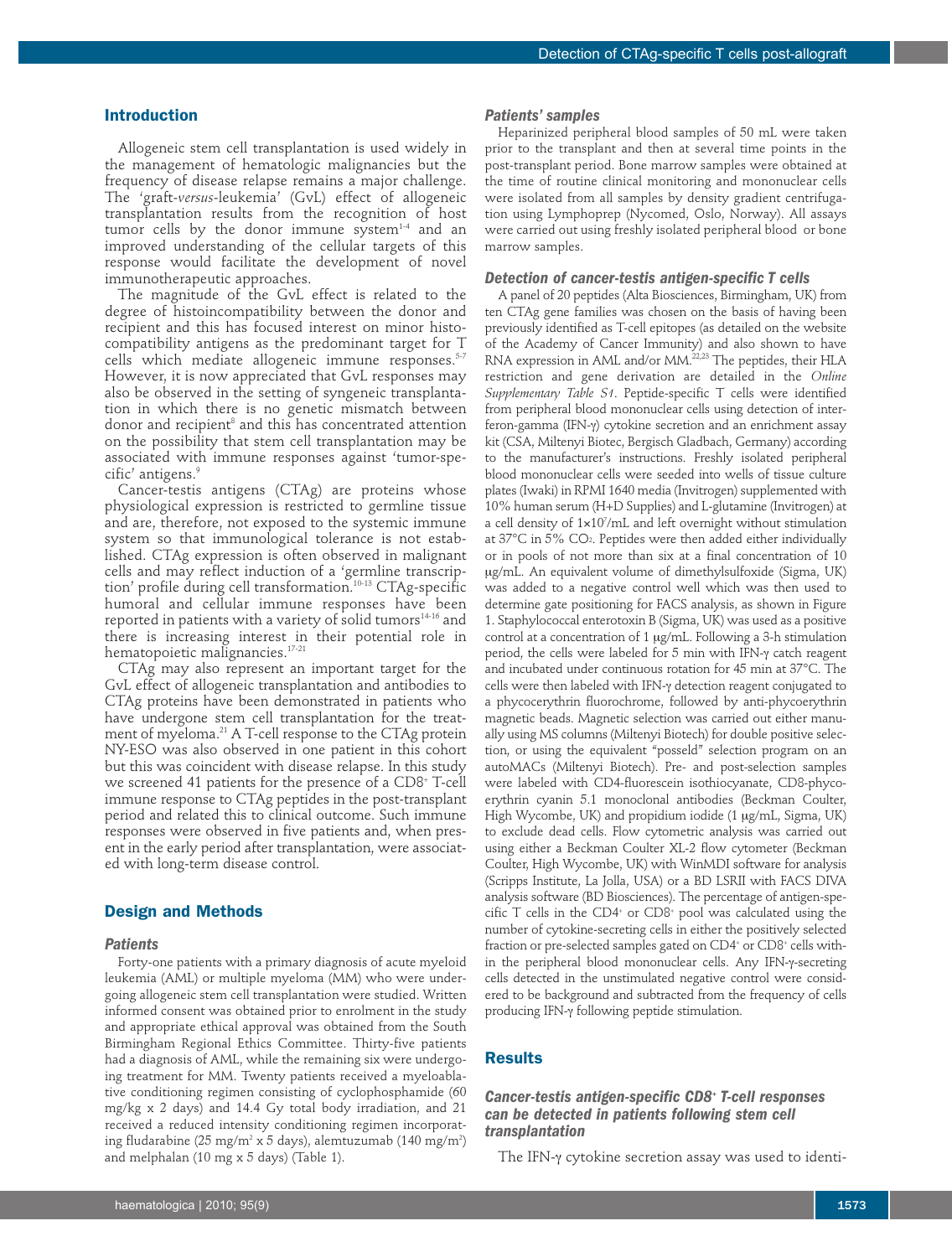fy CTAg-specific T-cell responses to a panel of 20 immunodominant peptides derived from ten CTAg genes (*Online Supplementary Table S1*). Peptides were selected on the basis that they were derived from proteins for which RNA expression had previously been demonstrated in AML and/or MM, and immunogenicity had been previously documented in patients with solid tumor malignancies. <sup>24</sup> Peripheral blood lymphocytes were isolated from patients at several time points following transplantation and were stimulated with CTAg peptides appropriate to the HLA genotype of the patient.

Overall, CTAg-specific CD8+ T cells were identified in five patients who were screened at a wide variety of time points in the post-transplant period. The frequency of the CTAg-specific CD8+ T-cell response was variable and ranged between 0.0005% and 0.2% of the total CD8+ T-cell pool. The mean frequency of responses was 0.045%, which equates to approximately 1 in 2000 CD8+ T cells and is comparable to the magnitude of many virus-specific immune responses. Of the 20 patients who received reduced intensity conditioning with alemtuzumab, four had detectable CD8 responses to CTAg peptides, whereas of the 21 who underwent myeloablative conditioning only one had CTAg-specific CD8 (Figure 2).

The majority of CTAg-specific immune responses could be detected without the requirement for magnetic enrichment, although selection was used to increase the reliable sensitivity of the IFN-γ cytokine secretion assay down to 0.0001%. <sup>25</sup> If a CTAg-specific response was only apparent after magnetic selection then the precursor frequency was calculated on the basis of the post-selection sample, although this approach tends to underestimate the true value due to cell loss during selection. An example of flow cytometric analysis before and after



Figure 1. Flow cytometric enumeration of frequency of CTAg responding CD8+ cells. Following the IFN- $\gamma$  cytokine secretion assay and enrichment, perioheral blood mononuclear cells incubated with dimethylsulfoxide only during the stimulation period are shown, prior to (A) and following (C) magnetic selection, along with IFNresponses to MAGE-A2 $_{212220}$  prior to (B) and following (D) magnetic selection.

magnetic enrichment is shown in Figure 1. These responses could be detected serially in some cases and the absolute magnitude of the response varied at different time points in the post-transplant period.

Patients were recruited to the study at a range of different time points in the post–transplant period (Figure 2) and the association between CTAg-specific immunity and time post-transplant is discussed below.

# *Cancer-testis antigen-specific CD8+ T-cell responses were observed in two patients with long-term disease-free survival*

CTAg-specific CD8+ T cells were detected in two patients within the first year following transplantation and both of these had undergone reduced intensity conditioning allografting for AML (Figure 3). AML patient 189A (Figure 3A) had a T-cell response to peptide RAGE-111-20 and also to the peptide pool comprising MAGE-C2336-344/MAGE-A1289-298. These responses were observed at 9 weeks post-transplant which was the first time point of analysis. Of note, the patient had suffered from grade IV graft-*versus*-host disease (GvHD) of the skin 3 weeks after transplantation and this had been treated with oral prednisolone. The T-cell response to RAGE-111-20 was present at five separate times of analysis until 51 weeks post-transplant although the magnitude of the response was variable and was undetectable on four occasions. Cyclosporine A treatment had been discontinued at 27 weeks post-transplantation and this coincided with a transient increase in the RAGE-specific T-cell response (Figure 3A).

CTAg-specific T cells were detected in patient 235A at

Table 1. Clinical characteristics of the patients undergoing stem cell transplantation.

| Age (years): median (range)          | $50(23-63)$ |
|--------------------------------------|-------------|
| Gender, number (%)                   |             |
| Male                                 | 21(51)      |
| Female                               | 20 (49)     |
| Underlying disease, number (%)       |             |
| Acute myeloid leukemia               | 35(85.4)    |
| Multiple myeloma                     | 6(14.6)     |
| Transplant type, number (%)          |             |
| Myeloablative                        |             |
| Sibling                              | 14(34.2)    |
| <b>Unrelated donor</b>               | 6(14.6)     |
| Non-myeloablative                    |             |
| Sibling                              | 11(26.8)    |
| Unrelated donor                      | 10(24.4)    |
| HLA-types of patients, number $(\%)$ |             |
| A1                                   | 20(44.4)    |
| A2                                   | 26(57.7)    |
| A <sub>3</sub>                       | 11(24.4)    |
| A24                                  | 4(8.8)      |
| B <sub>7</sub>                       | 16(35.5)    |
| <b>B18</b>                           | 2(4.4)      |
| <b>B44</b>                           | 17(37.7)    |
| Cw7                                  | 30(66.6)    |
| Cw16                                 | 4(8.8)      |
| Disease state, number (%)            |             |
| Relapsed                             | 8(19.5)     |
| Non-relapsed                         | 33(80.5)    |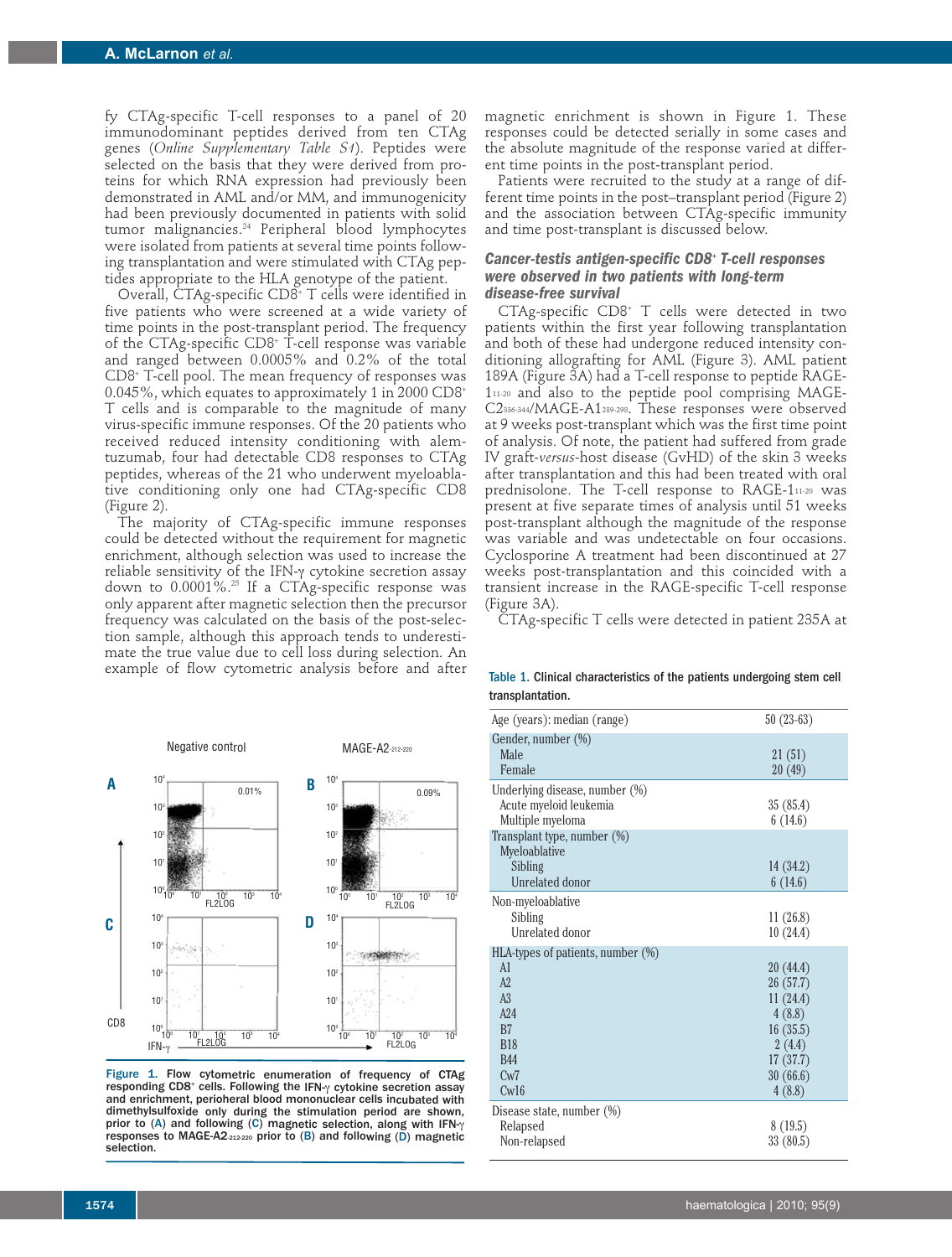17, 23 and 29 weeks after transplantation and this also coincided with tapering of cyclosporine A therapy, which was finally discontinued by 25 weeks. However, at 20 weeks, no response was detected (Figure 3B). This patient was one of 13 also screened prior to beginning conditioning for transplantation, although no pre-transplant responses were detected.

Importantly, patients 189A and 235A have remained in remission since transplantation and now remain diseasefree at 52 and 37 months post-transplant, respectively. Overall, there were 14 patients who were screened for CTAg-specific immune responses on two or more occasions within the first year post-transplant and who are alive without relapses. As CTAg-specific T cells were

observed in two of these, we were able to demonstrate immunity to this relatively limited CTAg peptide panel in 14.3% of this group. Screening began on an additional AML patient (138A) at 92 weeks post-transplant and a T-cell response was observed against peptides MAGE-C2336-344 and MAGE-A1161-169 but not detected thereafter (*data not shown*). This patient has also remained relapsefree during follow-up.

# *Cancer-testis antigen-specific T-cell responses can also be detected at the time of disease relapse*

Our previous studies of CTAg-specific immunity in patients with myeloma revealed that CD8<sup>+</sup> responses are often observed around the time of disease relapse and



Figure 3. Responses to CTAg peptides were detected at various times post-transplantation in AML patients The frequencies over time of CTAg-specific T cells in two AML patients who had responses are shown. The gray area indicates prophylactic tapered cyclosporine treatment given during the early weeks following transplantation. Patient 189A (A) suffered grade IV acute graft-*versus*-host disease during week 7 post-transplantation which was treated with prednisolone. Patient 235A (B) had fluctuating responses between weeks 17 and 29 which were undetectable at week 20 post-transplantation.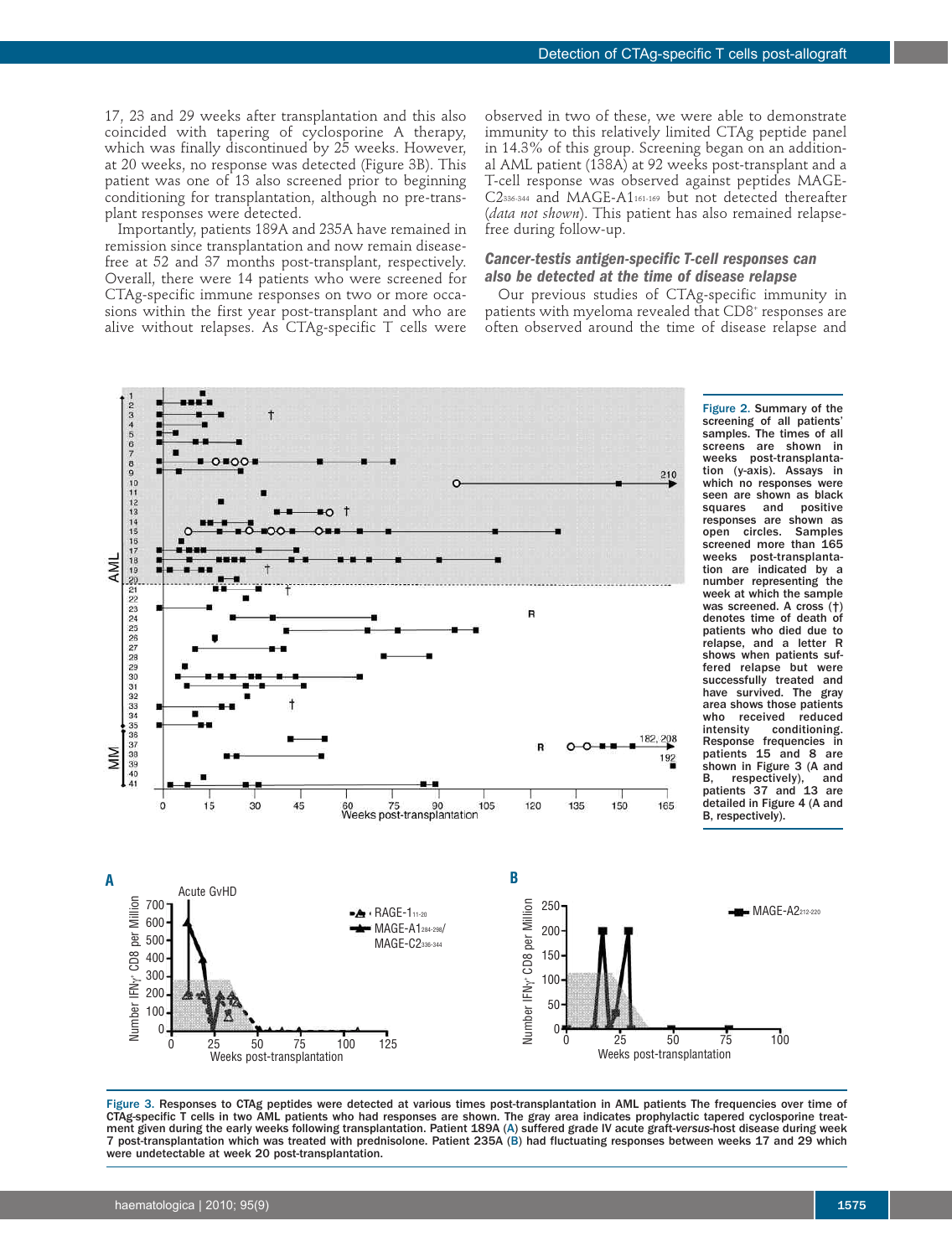

Figure 4. Responses to CTAg peptides were detected post-transplantation in relapsed patients The frequencies over time of CTAg-specific T cells in relapsed myeloma patient 125M are shown (A). The gray area indicates prophylactic tapered cyclosporine treatment given during the early weeks following transplant. Paraprotein levels are plotted on the right-hand axis. CTAg-specific responses were detected in AML patient 172A shortly before relapse (B).

probably reflect immune response to increased tumor load. <sup>19</sup> A similar pattern was observed in patient 125M with a diagnosis of MM who was initially studied more than 2 years after stem cell transplantation with a myeloablative conditioning regimen. The serum paraprotein level had risen at 124 weeks post-transplant and indicated the onset of disease relapse. The first CTAg analysis was undertaken 10 weeks after this point and revealed a broad CTAg peptide-specific immune response with specificity for peptides in three different peptide pools and included reactivity against the peptide MAGE-A2-212- 220. The patient was treated with thalidomide and the next sample was taken at 143 weeks at which time the magnitude of the MAGE-A2212-220 -specific response had fallen by 60% and responses to other peptide pools were not observed. Interestingly, the patient responded well to thalidomide with a reduction in the paraprotein level and no CTAg-specific immune response could be detected in subsequent analyses (Figure 4A).

Patient 172A with a pre-transplant diagnosis of AML was screened from 38 weeks post-transplant and responses were seen at 53 weeks to peptides MAGE-A196-104, MAGE-A2212-220 and MAGE-A3167-176. At 55 weeks the patient was diagnosed with a relapse of AML and died shortly afterwards (Figure 4B).

## *RAGE-1-specific T cells can be detected at higher frequency within bone marrow than within peripheral blood*

Paired blood and bone marrow samples from patient 189A were obtained at 35 and 51 weeks post-transplantation. T cells specific for RAGE-111-20 were detected by the IFN-γ cytokine secretion assay and the frequency was found to be up to seven times higher in bone marrow than in peripheral blood mononuclear cells. In peripheral blood, at both 35 and 51 weeks, 0.0006% of CD8+ T cells were specific for RAGE-111-20, whereas in the bone marrow, the frequencies were 0.0021% at 35 weeks and 0.0042% at 51 weeks (*Online Supplementary Figure S1*).

*The cancer-testis antigen-specific CD8+ T-cell response post-transplantation is preferentially focused*

*on peptides derived from the MAGE family of proteins* Twenty CTAg peptides were used in this study and T- cell responses within patients undergoing stem cell transplantation were detected in response to six of these. Interestingly, responses were focused on peptides derived from the MAGE family of proteins and four patients showed T-cell immune responses against peptide MAGE-A2212-220 (*Online Supplementary Figure S2*). Overall, CD8+ T-cell responses were observed against peptides derived from the MAGE subfamily proteins A1, A2, A3 and C2, and a strong immune response against RAGE-1 was also observed in one patient.

# **Discussion**

Almost all experimental studies of GvL have focused on minor histocompatibility antigens and the potential role of 'tumor-associated' proteins has been relatively ignored. CTAg are important targets in autologous cancer-specific immune responses and have the capacity to contribute to the allogeneic GvL response. The development of a humoral immune response against CTAg proteins has been reported as a frequent event in patients undergoing stem cell transplantation for MM, and T-cell clones against NY-ESO have been reported in one patient at the time of disease relapse. 21

We studied CTAg-specific T-cell immunity in a large cohort of patients undergoing allogeneic stem cell transplantation for AML and MM, and observed CTAg-specific CD8+ T cells in five of the 41 patients. While this may seem a relatively low frequency it must be appreciated that the peptide pool only contains a small fraction of the potential immune epitopes from CTAg proteins, and in addition the potential relevance of each peptide is limited by the HLA genotype of the patient. As such the use of a broader range of CTAg peptides would be expected to facilitate the detection of many more CTAg-specific Tcell responses within this group of patients. The magnitude of individual CTAg peptide-specific immune responses averaged 0.045%, or around 1 in 2000 of the CD8+ T-cell repertoire. This is comparable to the level of T-cell response to many viral epitopes<sup>26</sup> and indicates that the immunogenicity of these proteins can be quite considerable in this setting. The range of responses varied between 0.0005% and 0.2% of the CD8+ T-cell pool and suggests that individual peptides are likely to reflect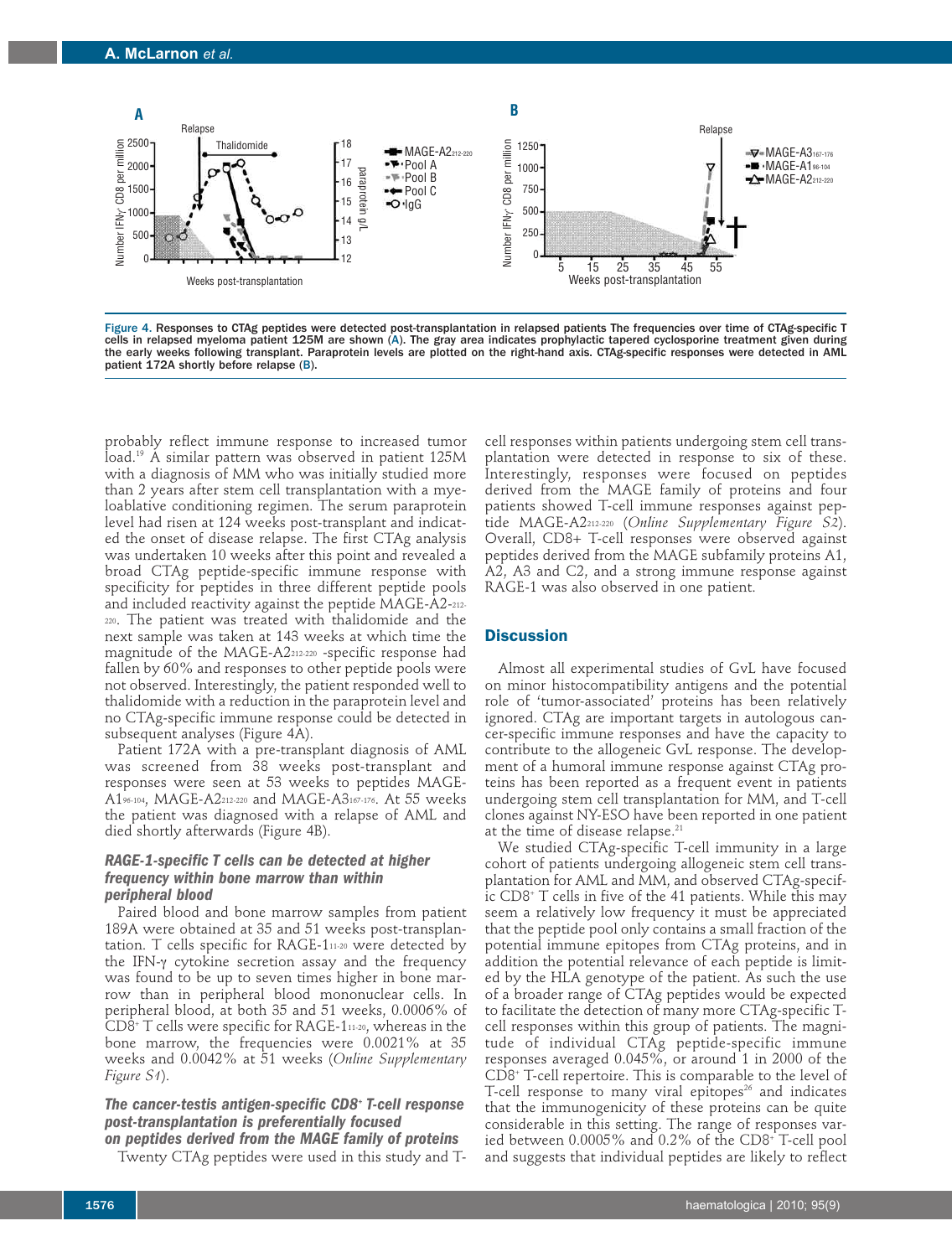either dominant or subdominant epitopes within each patient.

Interestingly, the strength of the CTAg-specific immune responses also varied over time within individual patients and seemed to correlate with clinical events. The reduction in prophylactic immune suppression after stem cell transplantation is often associated with increased allogeneic immune responses and in two patients (189A and 235A) we were able to detect CTAgspecific T cells immediately following cessation of cyclosporine A treatment. The magnitude of CTAg-specific immunity that is required for clinical efficacy is unclear but in CTAg vaccine trials for metastatic melanoma, tumor regression has been demonstrated even though it is not always possible to detect tumorspecific T cells. This has led to the belief that very low numbers of T cells are required for an effective antitumor response<sup>16,27</sup> and the levels within our cohort of patients are certainly in this range. In the setting of allogeneic transplantation it is well documented that patients can achieve durable remissions on withdrawal of immunosuppression. 28

The CTAg-specific immune response in patient 235A was interesting in that it fluctuated quite markedly in magnitude. Two strong positive responses were seen at weeks 17 and 29 post-transplantation but on two occasions between these dates the response was much lower, and in one case undetectable. The reason for this is unclear but is possibly related to biological factors such as T-cell homing and tissue distribution which frequently results in some degree of fluctuation in T-cell responses. However, although the IFN-γ cytokine secretion assay has been validated in our laboratory, we cannot rule out the possibility that the lack of a detectable response on that occasion could have been due to a technical problem with the assay. The IFN-γ secretion assay is a powerful technique but the sensitivity of detection that was required for this study is at the limit of current technology.

Interestingly, all of the AML patients who developed CTAg-specific immune responses had undergone reduced intensity conditioning which includes the use of alemtuzumab. This regimen is strongly immunosuppressive and provides valuable prophylaxis against GvHD. However, the clinical outcome for AML patients after reduced intensity conditioning has been very encourag $ing<sup>29</sup>$  and it is tempting to speculate that induction of a CTAg-specific immune response could provide one explanation for this.

Although our studies were performed largely on peripheral blood samples, CTAg-specific T cells are only likely to be effective in the control of hematopoietic malignancies if they are able to enter the bone marrow. We found that CTAg-specific CD8<sup>+</sup> T cells were selectively recruited to marrow such that their frequency was up to seven-fold higher at this site. We have recently described a unique 'bone marrow homing' chemokine receptor profile on  $CD8^+$  T cells<sup>30</sup> and in future studies it will be important to determine the phenotype of CTAgspecific T cells at these sites. Interestingly, a recent study investigated T-cell immunity to the leukemia-associated antigens WT1 and proteinase-3 in patients with myeloid malignancy and also found higher frequencies in the

bone marrow than in peripheral blood. 31

The major clinical question must relate to the potential contribution of the CTAg-specific T-cell response to the GvL effect. It seems clear that such responses were induced as a result of the allogeneic transplant as no immune response was observed in the 13 patients who were screened prior to transplantation, and the magnitude of the CTAg-specific population was increased in association with withdrawal of immune suppression in two patients. CTAg-specific T cells have been shown to have the capacity to kill primary tumor cells *in vitro*<sup>32</sup> and it is, therefore, tempting to speculate that such immune responses do indeed contribute to disease control.

However, CTAg-specific T-cell immune responses were also seen in two patients at the time of disease relapse. We have seen this pattern previously in patients with MM and believe it reflects the response of CD8+ T cells to increased availability of CTAg protein from recurrent tumor. <sup>18</sup> Interestingly, the allogeneic NY-ESOspecific T-cell response reported by Atanackovic *et al*. was also observed at the time of relapse of MM. $^{\scriptscriptstyle 21}$  Future studies will need to address the phenotype and magnitude of T-cell responses in relation to relapse. Interestingly, the AML patient in our study in whom we detected a CTAg-specific CD8+ response at relapse had very low levels of donor chimerism prior to relapse and it will be important to address whether CTAg-specific immunity at relapse reflects expansion of recipientderived T cells.

Somewhat to our surprise, the majority of T-cell responses were specific for peptides derived from MAGE proteins. Although it was initially felt that MAGE was not expressed in AML, <sup>33</sup> mRNA expression has recently been reported. <sup>34</sup> The fact that MAGE expression is highly restricted to germ cells and malignant tissue is likely to dictate that MAGE-specific immune responses are manifest as a GvL response rather than GvHD. 35,36

In conclusion we have demonstrated frequent occurrence of CTAg-specific CD8+ T cells in patients following reduced intensity stem cell transplantation. The association between the early detection of such an immune response and prolonged disease remission provides support for the concept that CTAg-specific immunity plays an important role in GvL. Further studies are now indicated to explore the potential for enhancing CTAg-specific immunity in the post-transplant setting.

#### **Authorship and Disclosures**

AM carried out the experiments, designed the research, and drafted the paper; KP and OCG designed the research and reviewed the paper; JA, MC, FC, GP, PM and CC consented patients and provided clinical information; PAHM designed the research and drafted the paper.

*The information provided by the authors about contributions from persons listed as authors and in acknowledgments is available with the full text of this paper at www.haematologica.org.*

*Financial and other disclosures provided by the authors using the ICMJE (www.icmje.org) Uniform Format for Disclosure of Competing Interests are also available at www.haematologica.org.*